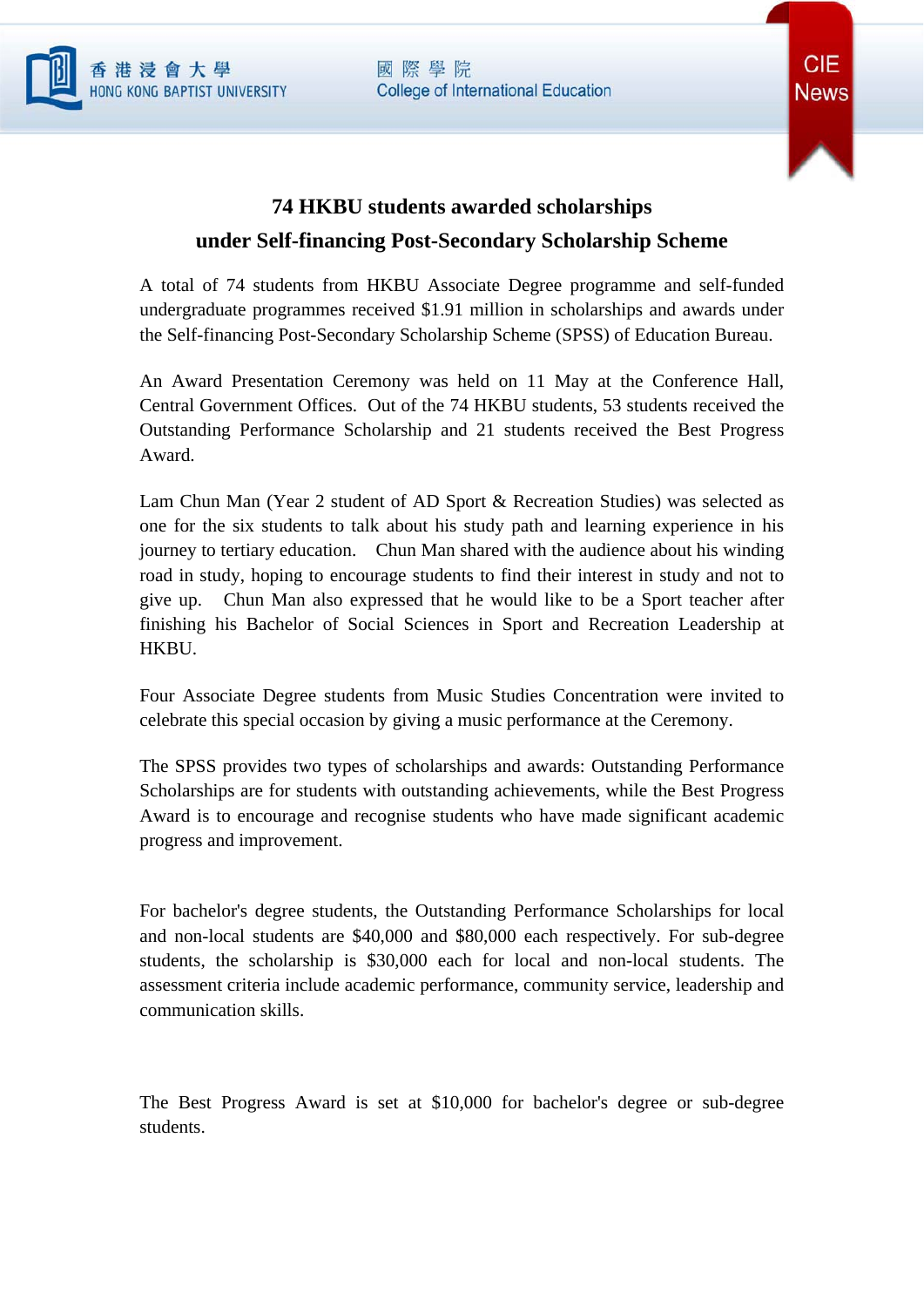

HKBU Student representatives attended the Award Presentation Ceremony scholarships under Selffinancing Post-Secondary Scholarship Scheme



Lam Chun Man (Year 2, Sport & Recreation Studies) sharing his study path and learning experience in his journey to tertiary education.